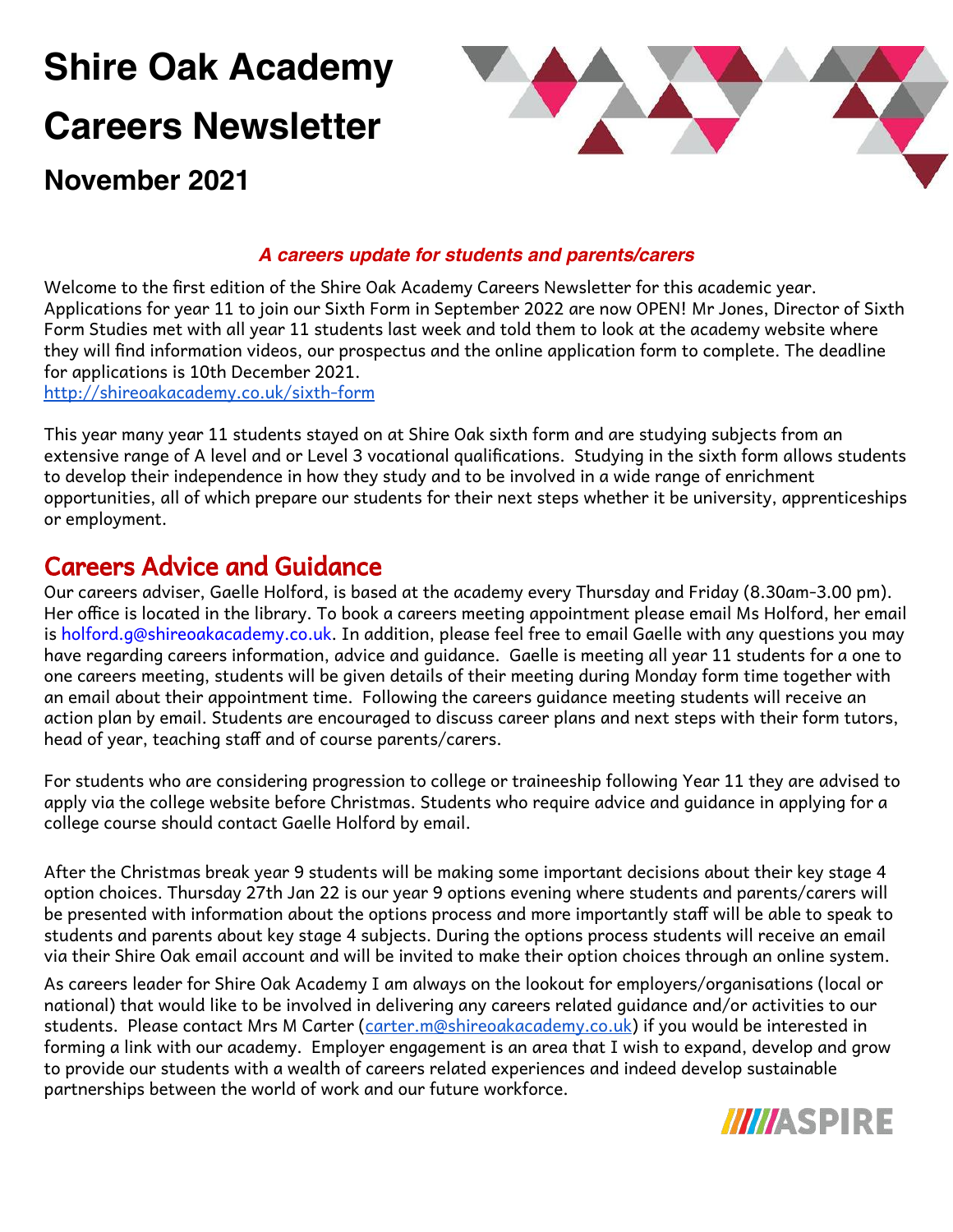# Careers events and activities

Year 11 Walsall College talk - 9th Dec 21, 9.00-10.00, venue tbc

Year 11 Apprenticeship Workshop - Thurs 6th Jan & Thurs 20th Jan 22, 9.00-10.00am

Year 11 and 10 NHS talk for students interested in NHS careers - 20th Jan 22, venue tbc

Year 9 Take Your Child To Work Day, July 2022 (dates tbc). Students will be given the opportunity to spend a day gaining some work experience with an adult (parent or friend).

### Sixth Form - Mr Jones, Director of Sixth Form Studies

Shire Oak Academy 6th form offers students a wide range of A level and or Level 3 vocational qualifications alongside an exciting enrichment programme, all of which prepare students for their next steps whether it be university, apprenticeships or employment. Our current year 12 students have thrown themselves into their studies and other activities such as running and taking part in sporting events, reading leaders, helping out at open evening and in departments. Our experienced team of sixth form staff ensure that students have the required support and access to up to date information and guidance throughout their 6th form studies. Students are taught by highly experienced



teaching staff and are encouraged to aim high and reach their potential following the 6th form.

#### UCAS Applications 2022 entry - Information for year 13 students

Year 13 students are currently making their applications to UCAS to apply to study at universities in 2022 and they should now be well on their way to writing personal statements that support their applications. If university is not a student's desired career path they should still be preparing for apprenticeship and job applications. Year 13 will be taking part in enrichment with the sixth form team this half term, this is aimed at helping students make the best applications for university that they can. This web link has some tips to help writing a strong personal statement.

<https://www.ucas.com/further-education/ucas-progress/how-write-ucas-progress-personal-statement>

#### Information for year 12 students

Looking ahead, year 12 will be out on work experience placements from 11th July 2022 for 2 weeks. Students will be expected to secure their own placement. Year 12 will also complete a "Next Steps" programme starting on 4th July for a week. Information regarding UCAS, apprenticeships and employment plus interview practice will be delivered through workshops along with guest speakers.

Mrs L Hodgetts, our student sixth form student support adviser, is available to support students looking for alternatives after 6th form. The web sites below provide excellent resources in finding out more about apprenticeships.

<https://www.ratemyapprenticeship.co.uk/>

<https://www.getmyfirstjob.co.uk/Choices/Apprenticeships/HigherApprenticeship.aspx>

<https://www.notgoingtouni.co.uk/apprenticeships-223/filter/subcats/higher-apprenticeship-228>

<http://www.apprenticeshipguide.co.uk/higher-apprenticeships/>

Any queries about Shire Oak Sixth Form please contact Mr Jones [\(jones.g@shireoakacademy.co.uk\)](mailto:jones.g@shireoakacademy.co.uk)